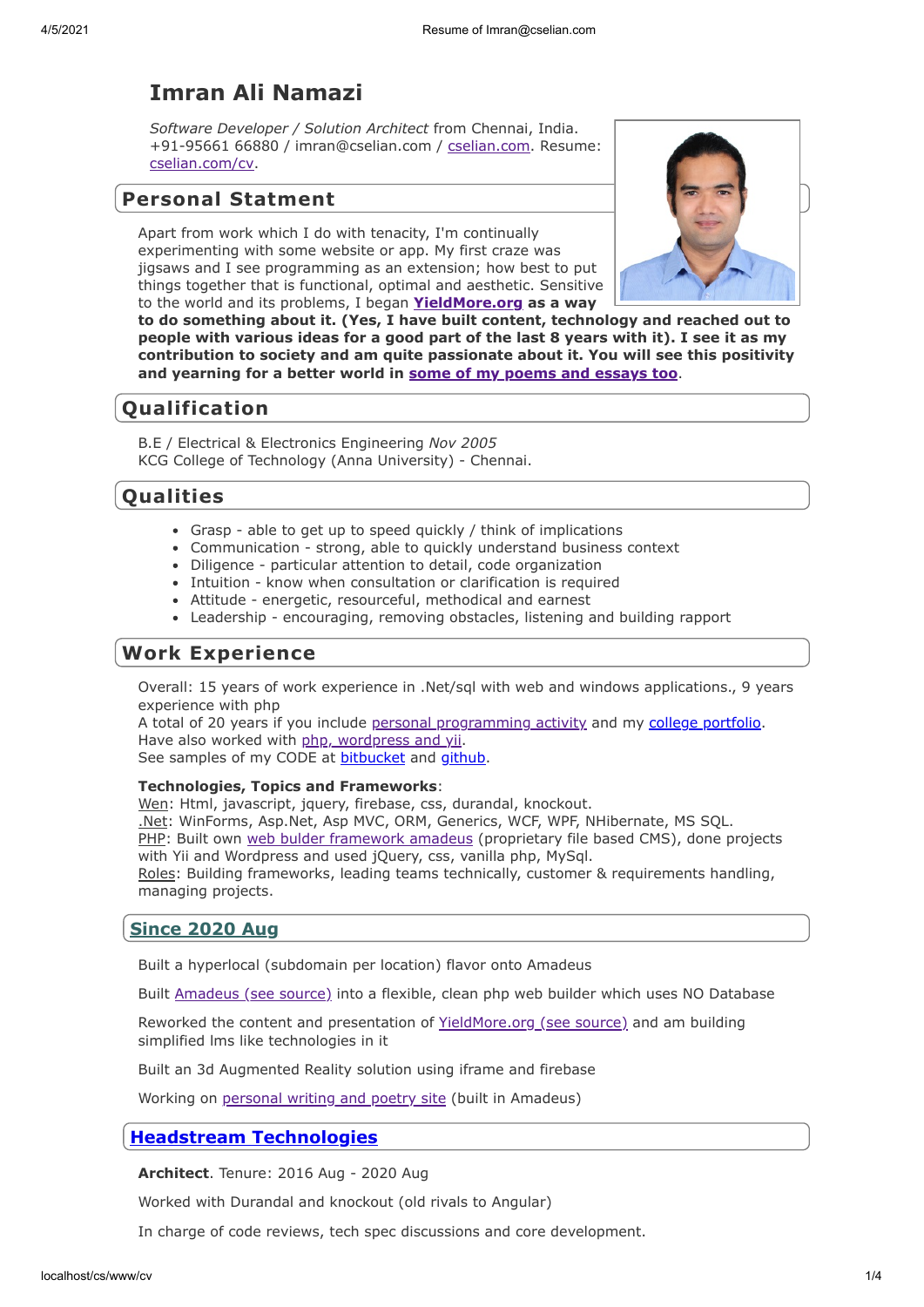4/5/2021 Resume of Imran@cselian.com

Spearheaded Product Revamp in 2017 writing a fresh javascript architecture.

Wrote an elegant, performant, well architected Report Framework in 2018 over 6 months.

## **[Cselian Tech](https://cselian.com/) (Freelance)**

Position: Founder & **Lead Developer**. Tenure: Nett time 3 years since 2005 Technologies: Yii / php / jquery / wordpress / .Net.

As an individual, I can [work for you](https://cselian.com/). My personal and freelance projects list is over 50 and can be had on request.

#### **Project: YieldMore.org**

have build 2 wordpress websites for [YieldMore.org](https://yieldmore.org/) creating extensive plugins, now rebuilt using Amadeus and compiled over 100 articles, authored another 20 pages and made some 30 youtube videos [including this.](https://legacy.yieldmore.org/video)

### **Charities: Spanda, JFD, BIG etc**

Have built websites, written content and helped make videos for spanda.org, jobs for dyslexics and Build India Group.

## **Project: Constient Global Solutions (Feb 2016 to May 2016)**

Played Sr Developer Role on 2 projects built in asp.net and Web Api.

### **Project: Identity Management - EF.com (Jul 2014 to Nov 2015)**

Enhance a .Net ticketing system's new user page and build a system of workflows around user management including Active Directory integrations.

### **Project: intermark - B2B ecommerce (2012, 13)**

Built a B2B ecommerce site in Yii with catalogues per Buyer site, map of deliveries of day, auto assign nearest distributor and Axis Gateway payment.

resume of Imran@cselian.com (1/3)

## **Projects: [MicroViC](https://github.com/ImranCS/MicroVC) / Wordpress / WooCommerce**

[Journal of School Social Work](https://jsswindia.com/) is built in my own cms MicroViC - lately with Google Custom Search and Scholar. [Spanda](https://spanda.org/new), [Sassy](https://sassymediagroup.com/) and [Interlink](https://iscindia.net/) are built with wordpress with some plugins for making life simple and clean. [IDAM](https://idamlifestyle.com/) is my first woocommerce site.

## **[Group FMG](https://groupfmg.com/)**

**Senior Tech Lead**. Tenure: Sep 2013 - June 2014

Worked for blinkx.com in php (Kohana / Laravel) on a new Ad displaying product.

Worked on a catalog website in Wordpress for an energy saving company.

## **[Applied Development](https://appdev.be/)**

Position: **Technical Lead**. Tenure: Aug 2008 - Jun 2013 Technologies: Winforms / .Net 3.5, 4.0 / WPF / NHibernate / MS SQL 2008.

A 10 year old IT company based in Belgium with a development centre in Chennai.

## **Project: Document Writing - VSTO / WPF**

- Setup infrastructure and responsible for many of the features, screens, outline readers etc.
- Responsible for discussing / documenting Functional requirements ensuring timely delivery.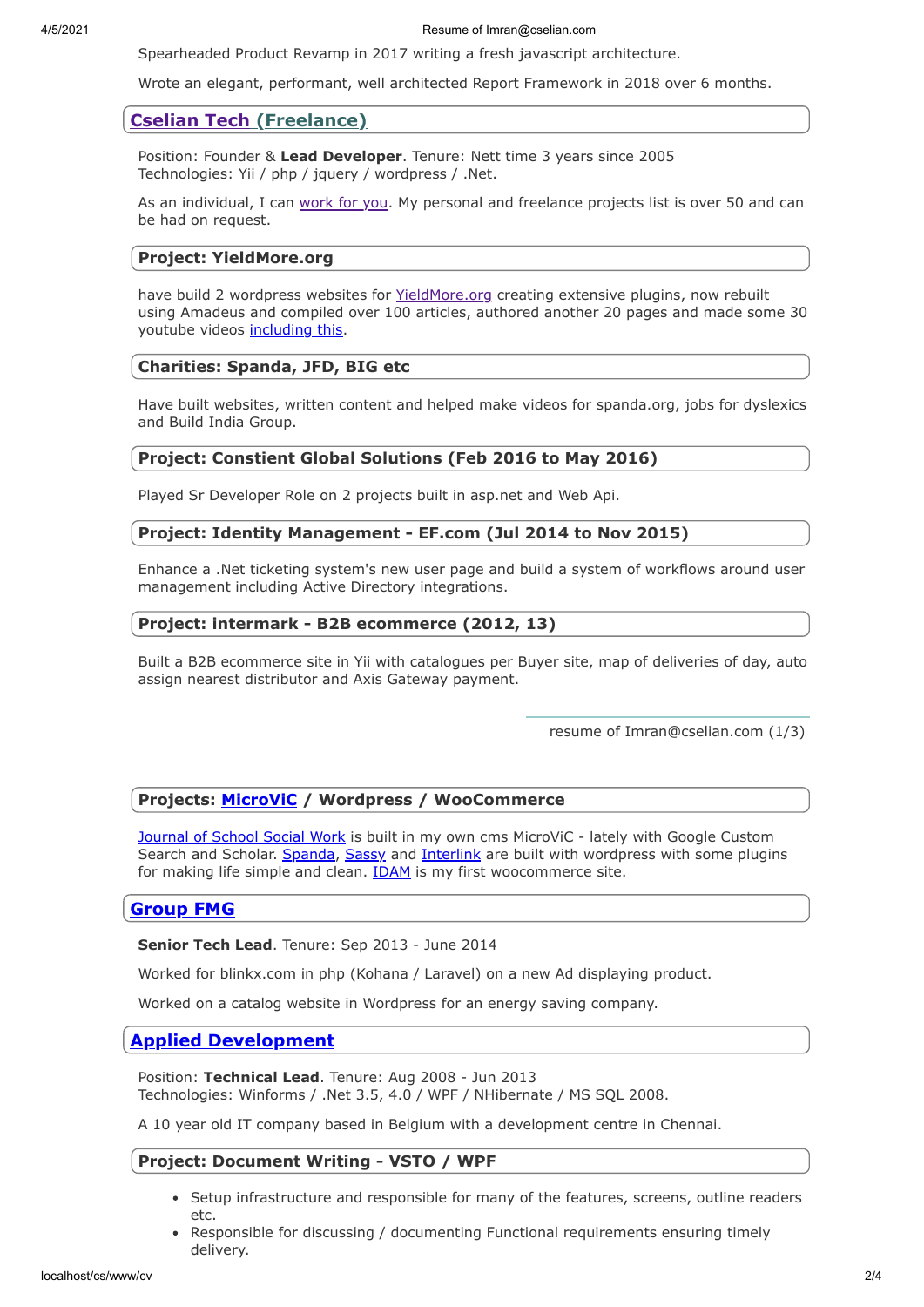#### **Project: Service Management - Winforms / ADO.Net**

- Created a fluent ORM that uses expressions and wraps ado.net and includes data binding.
- Built the application that uses this with judicious use of generics and code generation.

#### **Project: Financial - Silverlight / WCF**

- Member of core framework group, responsible for server architecture spanning Wcf, Nhibernate, Linq.
- Responsible for coordinating with Business owners and ensuring quality of code.

#### **Project: ERP - Winforms**

Responsibilities:

- Lead developer responsible for training and maintaining team of 6 members.
- Coordinate with architect and make enhancements to framework.
- Developed a legacy code explorer to aid the analysis and track the conversion.

## **[Photon Infotech Pvt Ltd](https://photon.in/)**

Position: **Software Engineer**. Tenure: Mar 2006 - Aug 2008 Technologies: Asp.net, HTML / CSS / Javascript, SQL 2005

#### **Client: Englishtown (An EF Company)**

Jun 2006 - Aug 2008

Englishtown is the world's largest English e-learning website with millions of students. Ten years old, it has tie-ups with partners for co-branding and corporate training.

Responsibilities and Roles:

- Lead developer for Community Project (team of 5)
- Good understanding of whole Englishtown part time guide for other projects.
- Troubleshooting User Interface / .Net / application specific problems
- Release process (TFS / CI) and issue resolution. Designed some applications / db scripts used in this.

resume of Imran@cselian.com (2/3)

#### **Project: Community (Social networking application)**

Feb 2007 - Aug 2008

- Online community for members of englishtown.com. Post profile, search and add friends, send messages and chat.
- Led a 5-member team, adopting a new EF wide framework built many parts including the Admin area, contact importing, new slick office style menu bar and high-traffic message center.

#### **Project: Sales pages**

Jun 2006 - Feb 2007

- Unify and revamped the sales module for all global markets with new pages, email campaigns, adding time bound banners etc.
- Redesigning pages, fixing bugs, creating dynamic pages, changing promotions etc.
- Recognised as an asset, would initiate project setup, environment synch, and worked on tools for the release process.

## **College / Projects:**

- [YieldMore.org](https://yieldmore.org/about)  Since 2011 *Founder* a network of people and a collaborative wiki for inspiring and useful content. [See its full brief](https://yieldmore.org/about).
- School Alumni site (cakephp) / FTP sync tool for its deployment (Oct 2007).